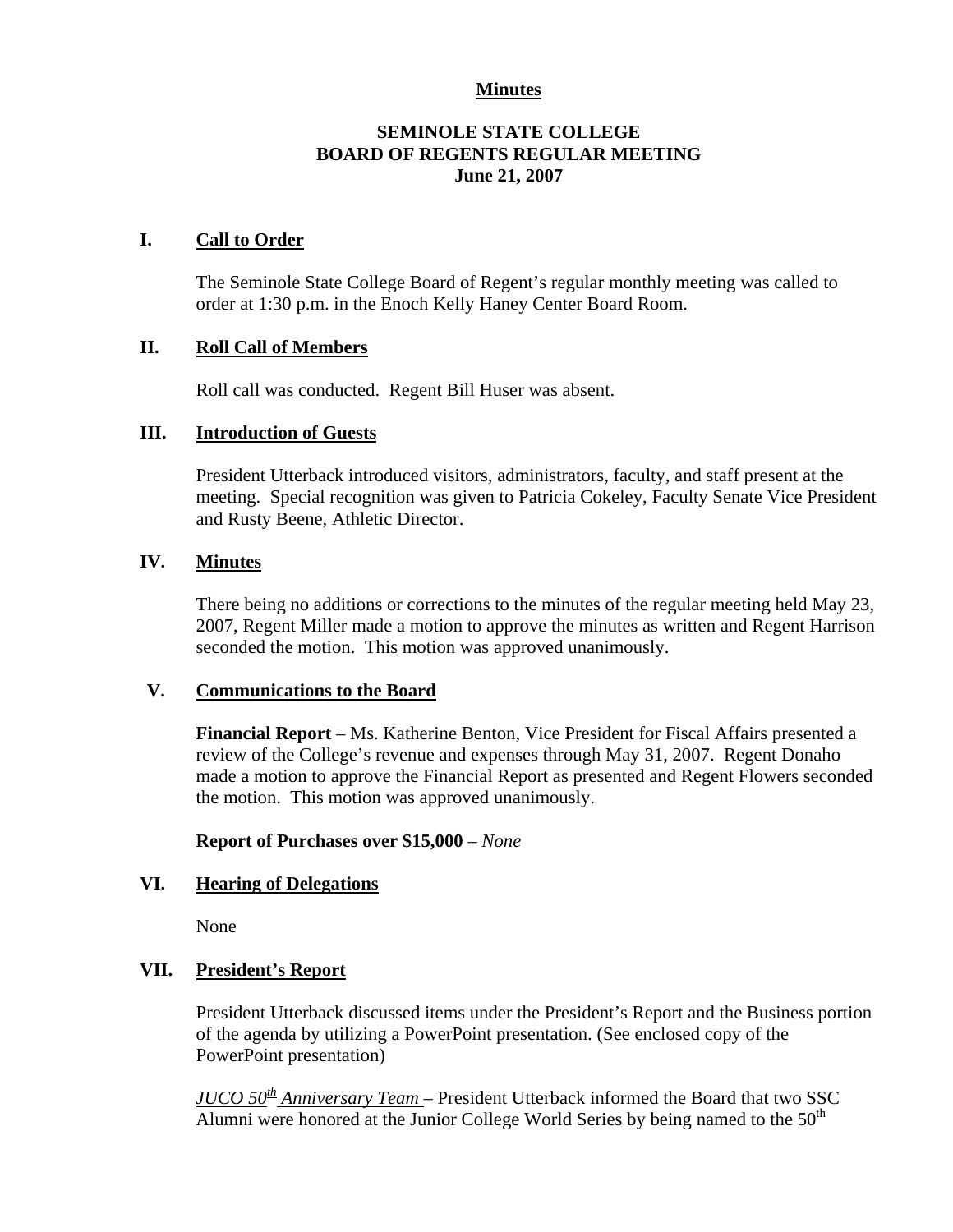Minutes SSC Board of Regents Regular Meeting June 21, 2007 Page 2

Anniversary Team. The alumni honored were Curtis Morgan of Seminole and Adam Laroche who plays for the Pittsburg Pirates.

*Homeland Security/FEMA Training*– President Utterback informed the Board that a free two-day workshop was scheduled on campus about campus emergencies. This workshop was provided through a Homeland Security and FEMA grant program at Louisiana State University.

*Personnel Update*– President Utterback updated the Board on personnel changes. He stated that Jason Garrison has been hired as an English instructor and Amy Gillespie has been hired as the Head Volleyball Coach.

*Construction Update*– President Utterback updated the Board on campus construction projects. He stated that the rain has caused many delays in construction progress on the residence hall and the softball fields but these projects are slowly progressing. The President informed the Board that the College has received authorization from the State Fire Marshall to proceed with construction of the new maintenance facility. The President discussed information about FEMA trailers available from the Oklahoma Department of Central Services. He stated that these could be used for student housing but expressed concerns about safety issues. The local hotels have been contacted about possible shortterm housing until the residence hall is completed.

*Year-in-review* – President Utterback presented a year-in-review PowerPoint presentation that highlights the 2006-2007 year. (See enclosed PowerPoint presentation)

### **VIII. Business**

**Consideration of Approval of the Education and General Budget for FY2007-2008** – President Utterback presented the Board with a copy of the proposed Education and General Budget for FY08. President Utterback highlighted several aspects of this year's budget. He told the Board that the budget includes a 3% raise for full-time faculty and staff; several merit raises and a 5% raise for nursing faculty. President Utterback also shared information about appropriations history, revenue history, expenditure history and expenditures by function and object. President Utterback recommended approval of the FY2007-2008 Education and General Budget. Regent Miller made a motion to approve the FY08 budget as presented and Regent Donaho seconded this motion. This motion was approved unanimously.

**Consideration of Approval to Increase tuition 8.2%** – President Utterback presented the Board with a memo from Katherine Benton, Vice President for Fiscal Affairs that recommended a \$4.00 per credit hour increase in tuition effective Fall 2007. This increase will help cover increased costs for Oklahoma Teachers Retirement rates, health and dental insurance, and other items that will occur during the year. President Utterback also presented the Board with information about the tuition rate history at Seminole State College and the proposed increases for other comparable institutions. Regent Harrison made a motion to approve the 8.2% increase effective Fall 2008 and Regent Nansel seconded this motion. This motion was approved unanimously.